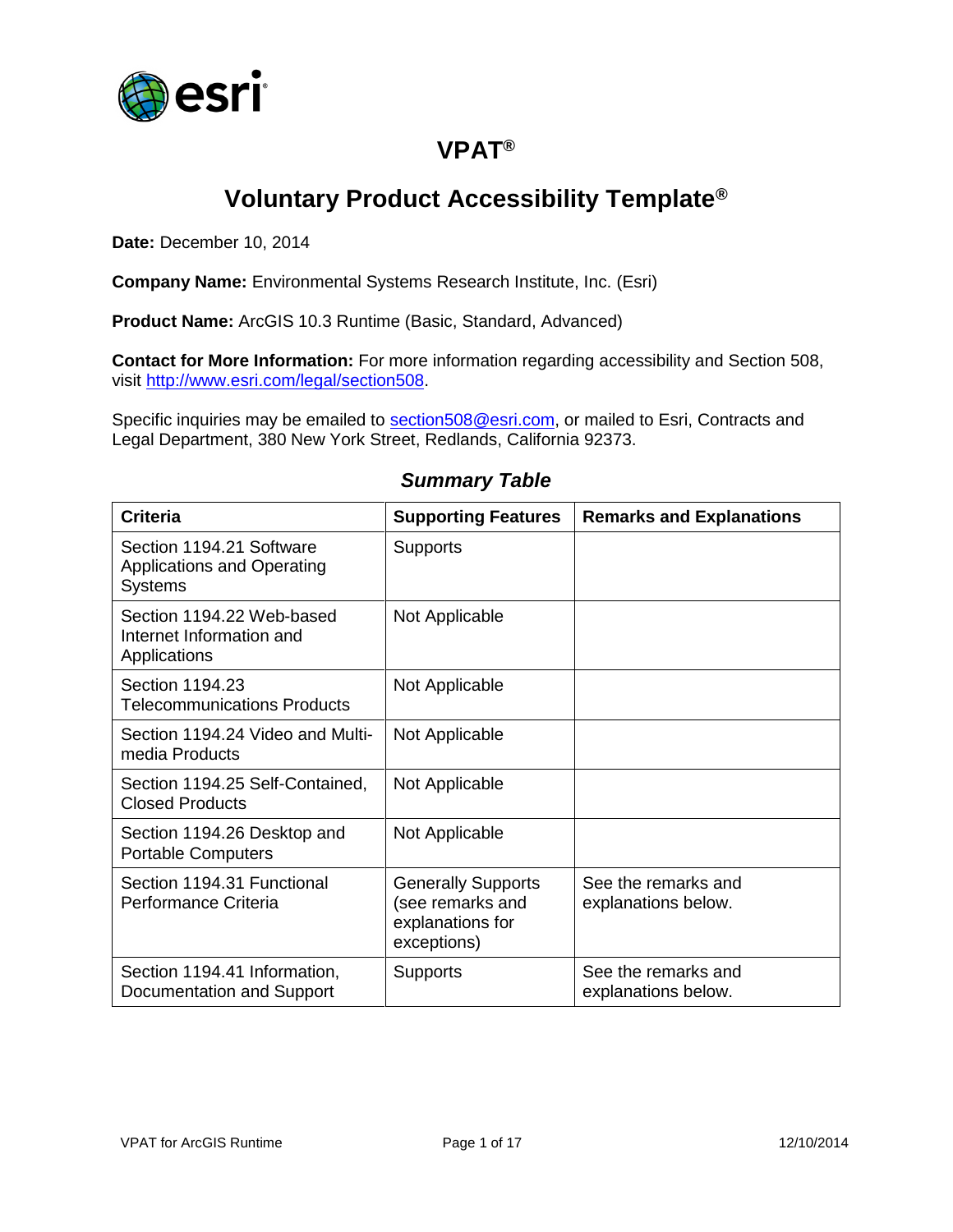| <b>Criteria</b>                                                                                                                                                                                                                                                                                                                                                                                                                                                                                                                                                                                         | <b>Supporting Features</b> | <b>Remarks and Explanations</b> |
|---------------------------------------------------------------------------------------------------------------------------------------------------------------------------------------------------------------------------------------------------------------------------------------------------------------------------------------------------------------------------------------------------------------------------------------------------------------------------------------------------------------------------------------------------------------------------------------------------------|----------------------------|---------------------------------|
| (a) When software is designed to<br>run on a system that has a<br>keyboard, product functions shall<br>be executable from a keyboard<br>where the function itself or the<br>result of performing a function<br>can be discerned textually.                                                                                                                                                                                                                                                                                                                                                              | <b>Supports</b>            |                                 |
| (b) Applications shall not disrupt<br>or disable activated features of<br>other products that are identified<br>as accessibility features, where<br>those features are developed and<br>documented according to<br>industry standards. Applications<br>also shall not disrupt or disable<br>activated features of any<br>operating system that are<br>identified as accessibility features<br>where the application<br>programming interface for those<br>accessibility features has been<br>documented by the manufacturer<br>of the operating system and is<br>available to the product<br>developer. | Supports                   |                                 |
| (c) A well-defined on-screen<br>indication of the current focus<br>shall be provided that moves<br>among interactive interface<br>elements as the input focus<br>changes. The focus shall be<br>programmatically exposed so<br>that Assistive Technology can<br>track focus and focus changes.                                                                                                                                                                                                                                                                                                          | <b>Supports</b>            |                                 |
| (d) Sufficient information about a<br>user interface element including<br>the identity, operation and state<br>of the element shall be available<br>to Assistive Technology. When<br>an image represents a program<br>element, the information<br>conveyed by the image must also<br>be available in text.                                                                                                                                                                                                                                                                                              | <b>Supports</b>            |                                 |
| (e) When bitmap images are<br>used to identify controls, status                                                                                                                                                                                                                                                                                                                                                                                                                                                                                                                                         | Supports                   |                                 |

*Section 1194.21 Software Applications and Operating Systems – Detail*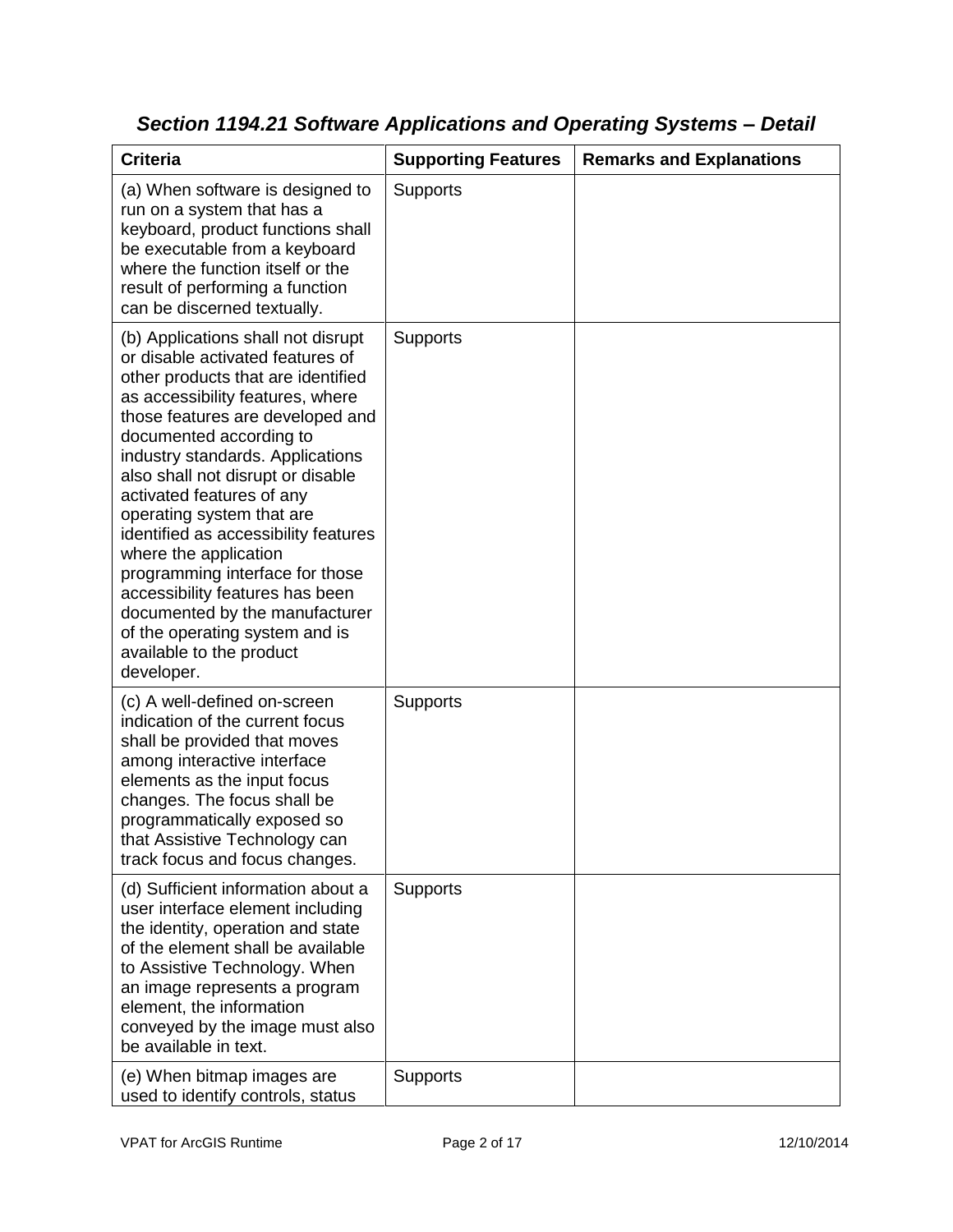| indicators, or other programmatic<br>elements, the meaning assigned<br>to those images shall be<br>consistent throughout an<br>application's performance.                                                                                                           |                 |  |
|---------------------------------------------------------------------------------------------------------------------------------------------------------------------------------------------------------------------------------------------------------------------|-----------------|--|
| (f) Textual information shall be<br>provided through operating<br>system functions for displaying<br>text. The minimum information<br>that shall be made available is<br>text content, text input caret<br>location, and text attributes.                           | <b>Supports</b> |  |
| (g) Applications shall not override<br>user selected contrast and color<br>selections and other individual<br>display attributes.                                                                                                                                   | <b>Supports</b> |  |
| (h) When animation is displayed,<br>the information shall be<br>displayable in at least one non-<br>animated presentation mode at<br>the option of the user.                                                                                                        | <b>Supports</b> |  |
| (i) Color coding shall not be used<br>as the only means of conveying<br>information, indicating an action,<br>prompting a response, or<br>distinguishing a visual element.                                                                                          | <b>Supports</b> |  |
| (j) When a product permits a user<br>to adjust color and contrast<br>settings, a variety of color<br>selections capable of producing a<br>range of contrast levels shall be<br>provided.                                                                            | <b>Supports</b> |  |
| (k) Software shall not use<br>flashing or blinking text, objects,<br>or other elements having a flash<br>or blink frequency greater than 2<br>Hz and lower than 55 Hz.                                                                                              | <b>Supports</b> |  |
| (I) When electronic forms are<br>used, the form shall allow people<br>using Assistive Technology to<br>access the information, field<br>elements, and functionality<br>required for completion and<br>submission of the form, including<br>all directions and cues. | <b>Supports</b> |  |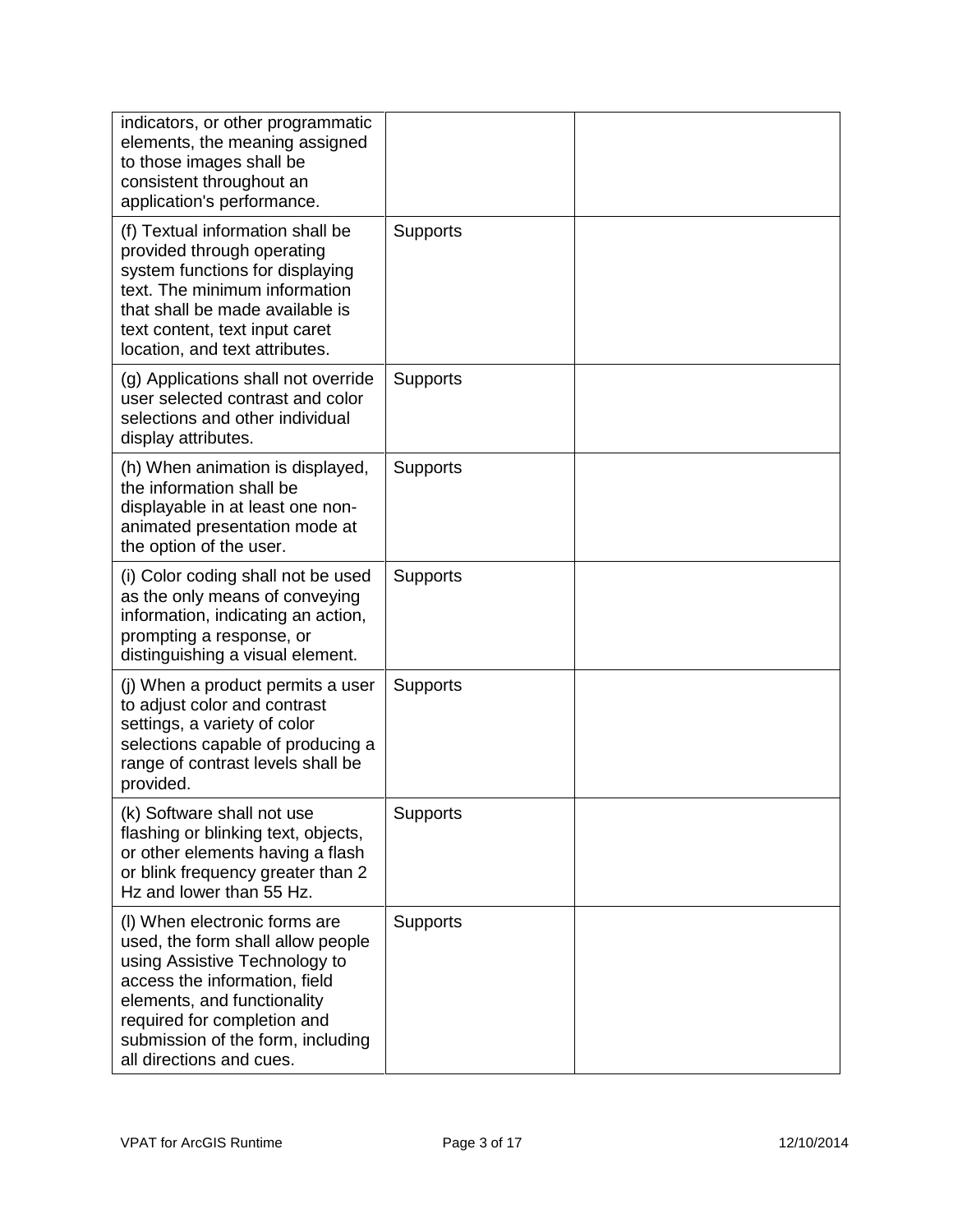| <b>Criteria</b>                                                                                                                                                              | <b>Supporting Features</b> | <b>Remarks and Explanations</b> |
|------------------------------------------------------------------------------------------------------------------------------------------------------------------------------|----------------------------|---------------------------------|
| (a) A text equivalent for every<br>non-text element shall be<br>provided (e.g., via "alt",<br>"longdesc", or in element<br>content).                                         | Not Applicable             |                                 |
| (b) Equivalent alternatives for any<br>multimedia presentation shall be<br>synchronized with the<br>presentation.                                                            | Not Applicable             |                                 |
| (c) Web pages shall be designed<br>so that all information conveyed<br>with color is also available<br>without color, for example from<br>context or markup.                 | Not Applicable             |                                 |
| (d) Documents shall be<br>organized so they are readable<br>without requiring an associated<br>style sheet.                                                                  | Not Applicable             |                                 |
| (e) Redundant text links shall be<br>provided for each active region of<br>a server-side image map.                                                                          | Not Applicable             |                                 |
| (f) Client-side image maps shall<br>be provided instead of server-<br>side image maps except where<br>the regions cannot be defined<br>with an available geometric<br>shape. | Not Applicable             |                                 |
| (g) Row and column headers<br>shall be identified for data tables.                                                                                                           | Not Applicable             |                                 |
| (h) Markup shall be used to<br>associate data cells and header<br>cells for data tables that have two<br>or more logical levels of row or<br>column headers.                 | Not Applicable             |                                 |
| (i) Frames shall be titled with text<br>that facilitates frame identification<br>and navigation.                                                                             | Not Applicable             |                                 |
| (j) Pages shall be designed to<br>avoid causing the screen to<br>flicker with a frequency greater<br>than 2 Hz and lower than 55 Hz.                                         | Not Applicable             |                                 |

*Section 1194.22 Web-based Internet Information and Applications – Detail*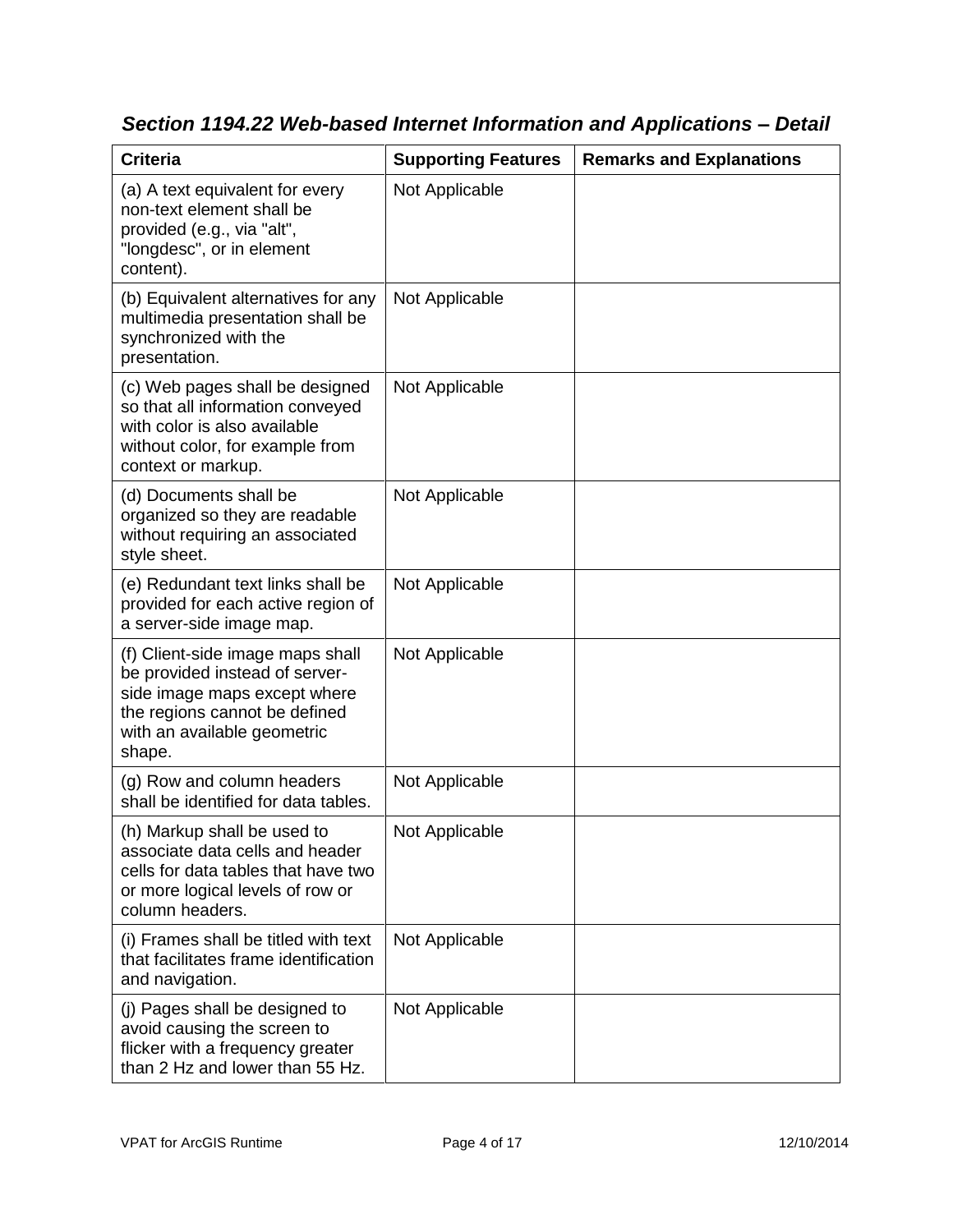| (k) A text-only page, with<br>equivalent information or<br>functionality, shall be provided to<br>make a web site comply with the<br>provisions of this part, when<br>compliance cannot be<br>accomplished in any other way.<br>The content of the text-only page<br>shall be updated whenever the<br>primary page changes. | Not Applicable |  |
|-----------------------------------------------------------------------------------------------------------------------------------------------------------------------------------------------------------------------------------------------------------------------------------------------------------------------------|----------------|--|
| (I) When pages utilize scripting<br>languages to display content, or<br>to create interface elements, the<br>information provided by the script<br>shall be identified with functional<br>text that can be read by Assistive<br>Technology.                                                                                 | Not Applicable |  |
| (m) When a web page requires<br>that an applet, plug-in or other<br>application be present on the<br>client system to interpret page<br>content, the page must provide a<br>link to a plug-in or applet that<br>complies with §1194.21(a)<br>through (I).                                                                   | Not Applicable |  |
| (n) When electronic forms are<br>designed to be completed on-<br>line, the form shall allow people<br>using Assistive Technology to<br>access the information, field<br>elements, and functionality<br>required for completion and<br>submission of the form, including<br>all directions and cues.                         | Not Applicable |  |
| (o) A method shall be provided<br>that permits users to skip<br>repetitive navigation links.                                                                                                                                                                                                                                | Not Applicable |  |
| (p) When a timed response is<br>required, the user shall be alerted<br>and given sufficient time to<br>indicate more time is required.                                                                                                                                                                                      | Not Applicable |  |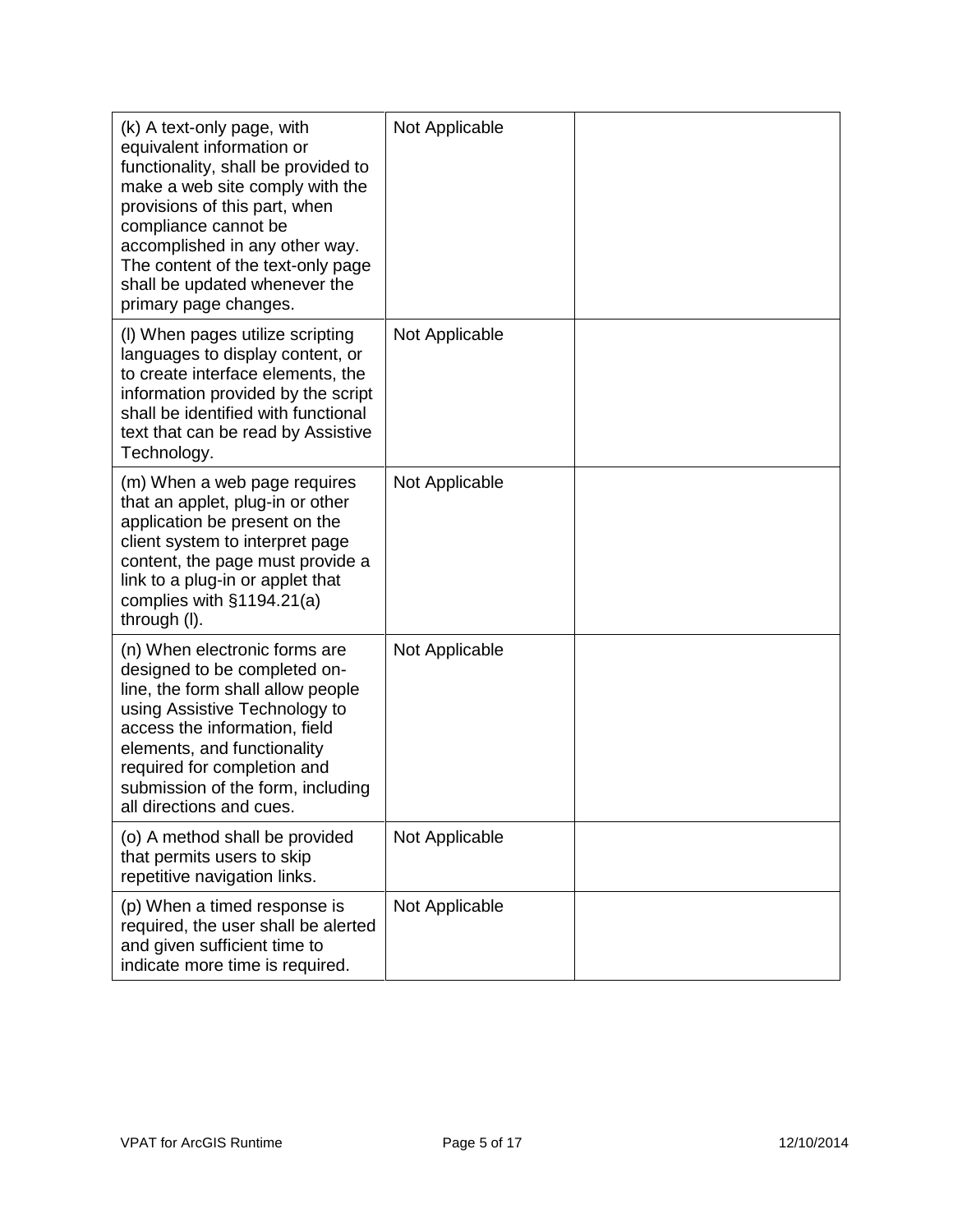| <b>Criteria</b>                                                                                                                                                                                                                                                                                                                                                       | <b>Supporting Features</b> | <b>Remarks and Explanations</b> |
|-----------------------------------------------------------------------------------------------------------------------------------------------------------------------------------------------------------------------------------------------------------------------------------------------------------------------------------------------------------------------|----------------------------|---------------------------------|
| (a) Telecommunications products<br>or systems which provide a<br>function allowing voice<br>communication and which do not<br>themselves provide a TTY<br>functionality shall provide a<br>standard non-acoustic<br>connection point for TTYs.<br>Microphones shall be capable of<br>being turned on and off to allow<br>the user to intermix speech with<br>TTY use. | Not Applicable             |                                 |
| (b) Telecommunications products<br>which include voice<br>communication functionality shall<br>support all commonly used cross-<br>manufacturer non-proprietary<br>standard TTY signal protocols.                                                                                                                                                                     | Not Applicable             |                                 |
| (c) Voice mail, auto-attendant,<br>and interactive voice response<br>telecommunications systems<br>shall be usable by TTY users<br>with their TTYs.                                                                                                                                                                                                                   | Not Applicable             |                                 |
| (d) Voice mail, messaging, auto-<br>attendant, and interactive voice<br>response telecommunications<br>systems that require a response<br>from a user within a time interval,<br>shall give an alert when the time<br>interval is about to run out, and<br>shall provide sufficient time for<br>the user to indicate more time is<br>required.                        | Not Applicable             |                                 |
| (e) Where provided, caller<br>identification and similar<br>telecommunications functions<br>shall also be available for users<br>of TTYs, and for users who<br>cannot see displays.                                                                                                                                                                                   | Not Applicable             |                                 |
| (f) For transmitted voice signals,<br>telecommunications products<br>shall provide a gain adjustable up<br>to a minimum of 20 dB. For<br>incremental volume control, at                                                                                                                                                                                               | Not Applicable             |                                 |

### *Section 1194.23 Telecommunications Products – Detail*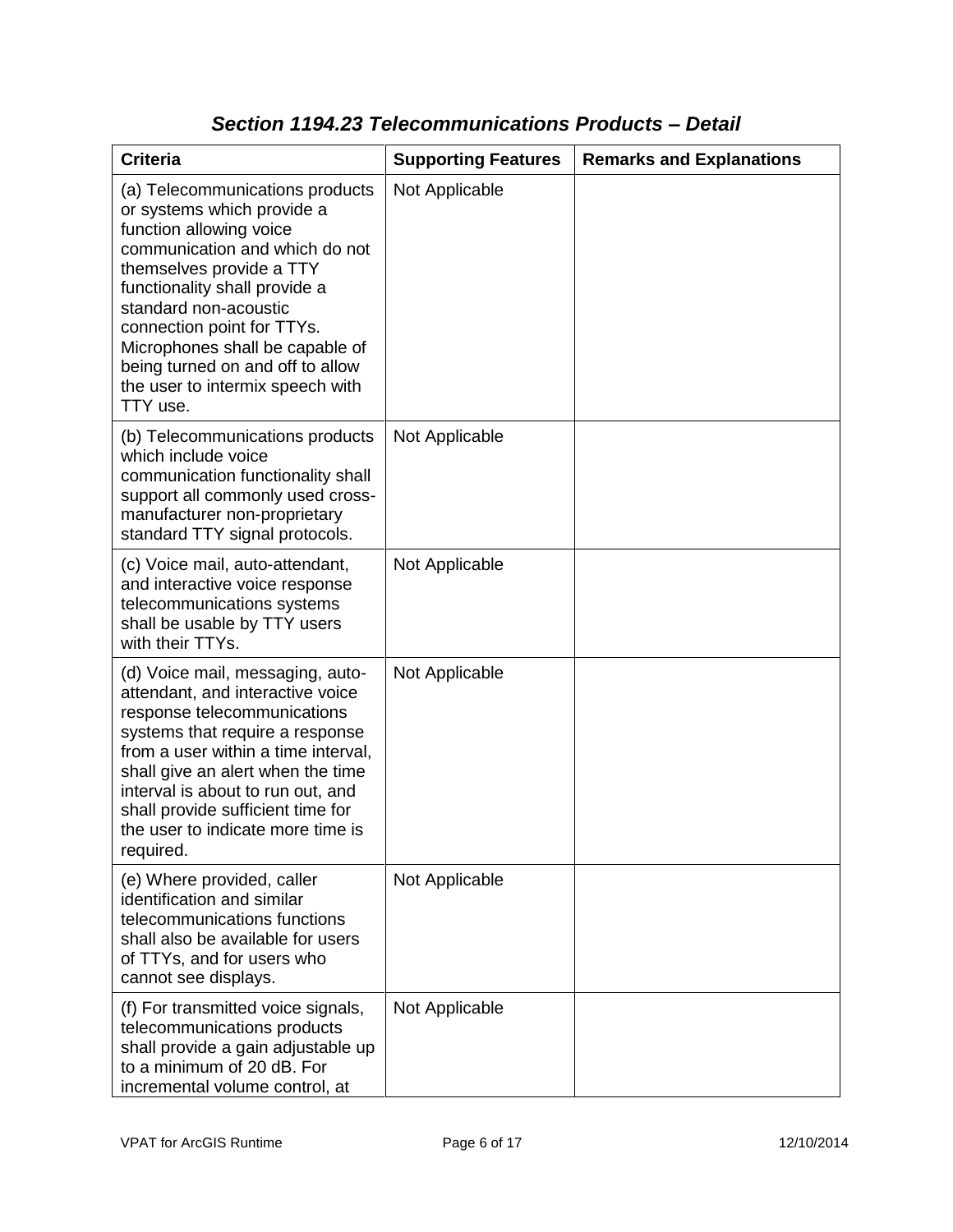| least one intermediate step of 12<br>dB of gain shall be provided.                                                                                                                                                                                                                                                                                                                                                                                                                                                   |                |  |
|----------------------------------------------------------------------------------------------------------------------------------------------------------------------------------------------------------------------------------------------------------------------------------------------------------------------------------------------------------------------------------------------------------------------------------------------------------------------------------------------------------------------|----------------|--|
| (g) If the telecommunications<br>product allows a user to adjust<br>the receive volume, a function<br>shall be provided to automatically<br>reset the volume to the default<br>level after every use.                                                                                                                                                                                                                                                                                                                | Not Applicable |  |
| (h) Where a telecommunications<br>product delivers output by an<br>audio transducer which is<br>normally held up to the ear, a<br>means for effective magnetic<br>wireless coupling to hearing<br>technologies shall be provided.                                                                                                                                                                                                                                                                                    | Not Applicable |  |
| (i) Interference to hearing<br>technologies (including hearing<br>aids, cochlear implants, and<br>assistive listening devices) shall<br>be reduced to the lowest possible<br>level that allows a user of hearing<br>technologies to utilize the<br>telecommunications product.                                                                                                                                                                                                                                       | Not Applicable |  |
| (i) Products that transmit or<br>conduct information or<br>communication, shall pass<br>through cross-manufacturer, non-<br>proprietary, industry-standard<br>codes, translation protocols,<br>formats or other information<br>necessary to provide the<br>information or communication in<br>a usable format. Technologies<br>which use encoding, signal<br>compression, format<br>transformation, or similar<br>techniques shall not remove<br>information needed for access or<br>shall restore it upon delivery. | Not Applicable |  |
| (k)(1) Products which have<br>mechanically operated controls<br>or keys shall comply with the<br>following: Controls and Keys<br>shall be tactilely discernible<br>without activating the controls or<br>keys.                                                                                                                                                                                                                                                                                                       | Not Applicable |  |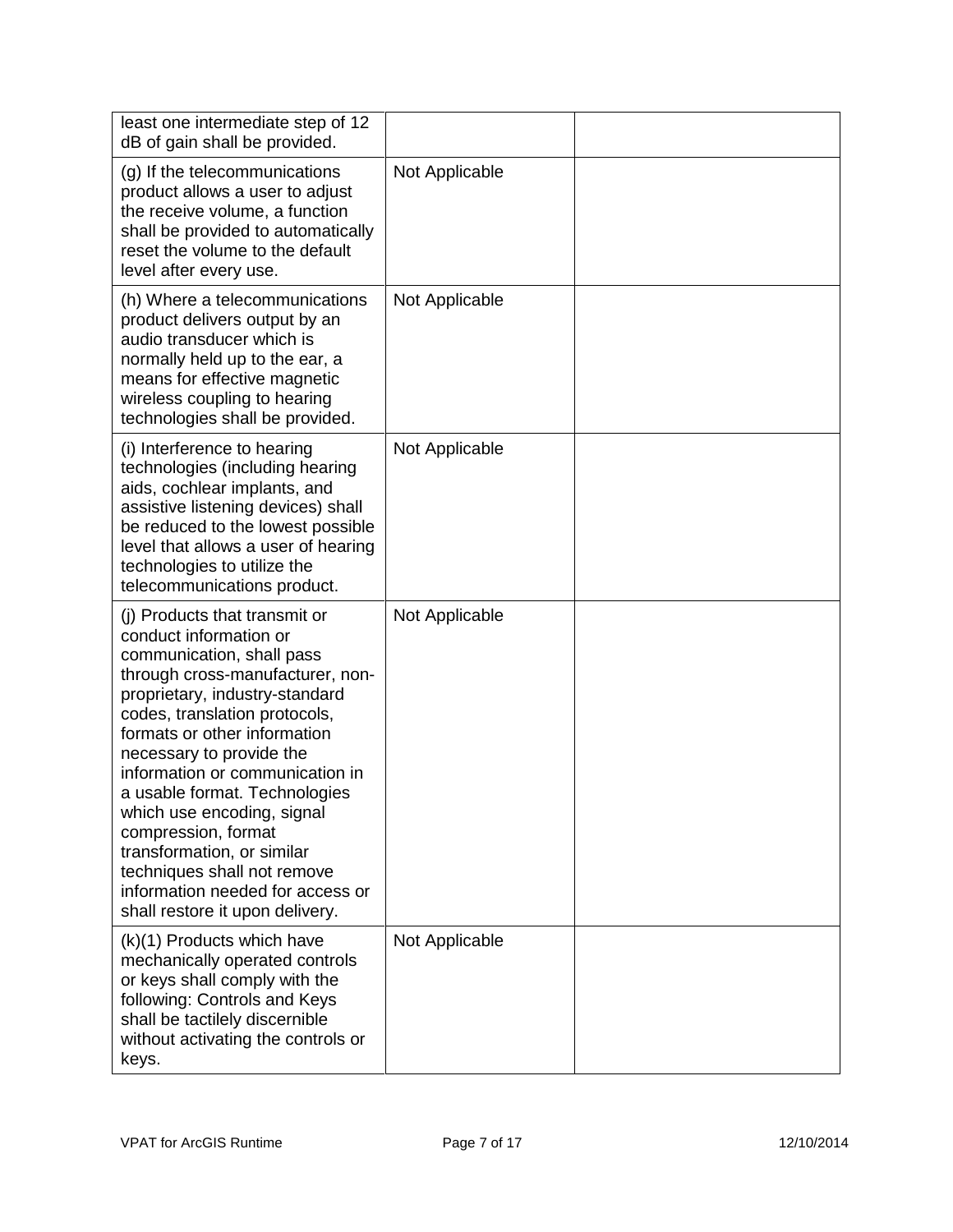| $(k)(2)$ Products which have<br>mechanically operated controls<br>or keys shall comply with the<br>following: Controls and Keys<br>shall be operable with one hand<br>and shall not require tight<br>grasping, pinching, twisting of the<br>wrist. The force required to<br>activate controls and keys shall<br>be 5 lbs. (22.2N) maximum. |                |  |
|--------------------------------------------------------------------------------------------------------------------------------------------------------------------------------------------------------------------------------------------------------------------------------------------------------------------------------------------|----------------|--|
| (k)(3) Products which have<br>mechanically operated controls<br>or keys shall comply with the<br>following: If key repeat is<br>supported, the delay before<br>repeat shall be adjustable to at<br>least 2 seconds. Key repeat rate<br>shall be adjustable to 2 seconds<br>per character.                                                  | Not Applicable |  |
| $(k)(4)$ Products which have<br>mechanically operated controls<br>or keys shall comply with the<br>following: The status of all locking<br>or toggle controls or keys shall be<br>visually discernible, and<br>discernible either through touch<br>or sound.                                                                               | Not Applicable |  |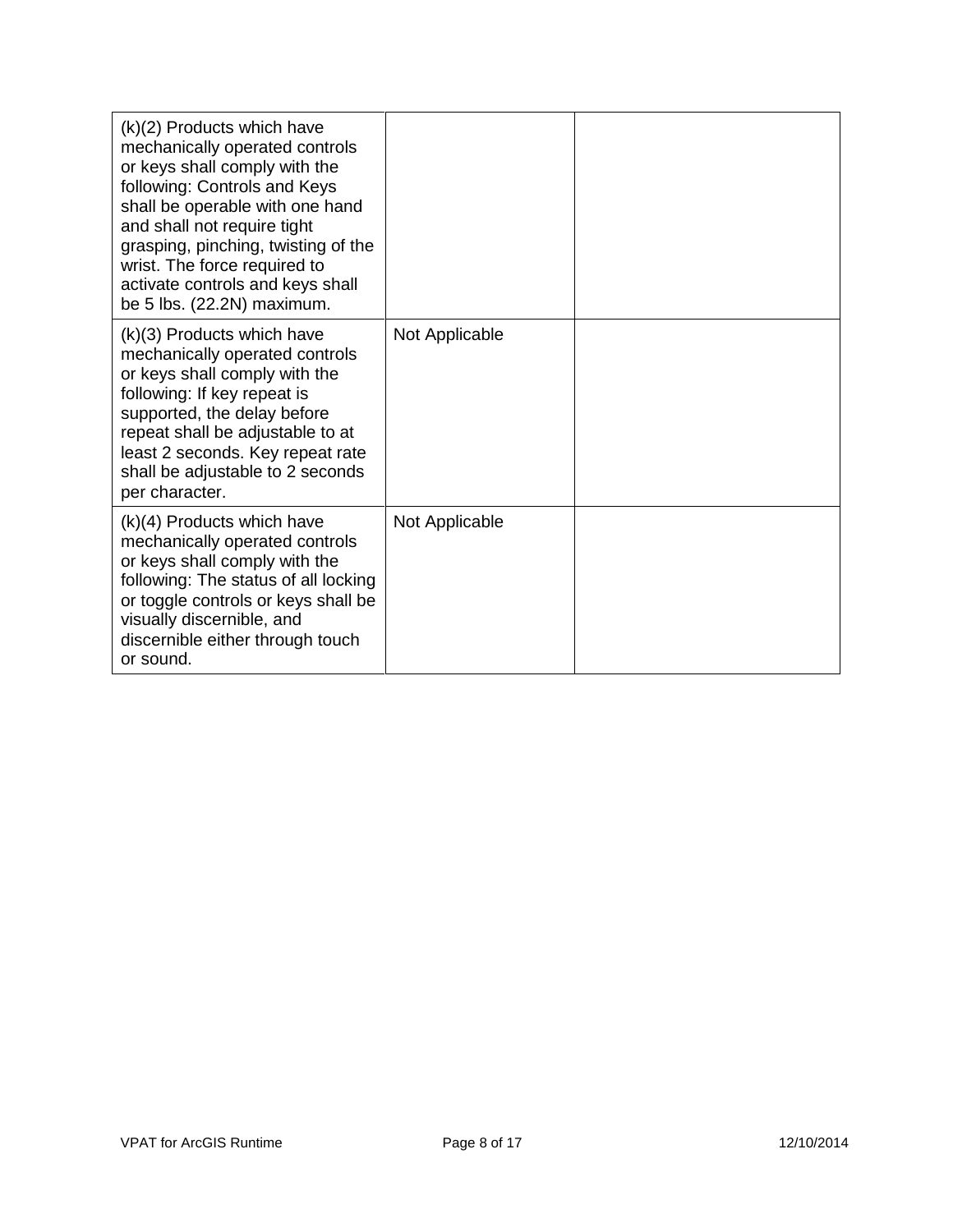| <b>Criteria</b>                                                                                                                                                                                                                                                                                                                                                                                                                                                                                                                                                                                                                                                                                                                                                                                                                                                                                                                                                           | <b>Supporting Features</b> | <b>Remarks and Explanations</b> |
|---------------------------------------------------------------------------------------------------------------------------------------------------------------------------------------------------------------------------------------------------------------------------------------------------------------------------------------------------------------------------------------------------------------------------------------------------------------------------------------------------------------------------------------------------------------------------------------------------------------------------------------------------------------------------------------------------------------------------------------------------------------------------------------------------------------------------------------------------------------------------------------------------------------------------------------------------------------------------|----------------------------|---------------------------------|
| a) All analog television displays<br>13 inches and larger, and<br>computer equipment that<br>includes analog television<br>receiver or display circuitry, shall<br>be equipped with caption<br>decoder circuitry which<br>appropriately receives, decodes,<br>and displays closed captions<br>from broadcast, cable, videotape,<br>and DVD signals. As soon as<br>practicable, but not later than<br>July 1, 2002, widescreen digital<br>television (DTV) displays<br>measuring at least 7.8 inches<br>vertically, DTV sets with<br>conventional displays measuring<br>at least 13 inches vertically, and<br>stand-alone DTV tuners, whether<br>or not they are marketed with<br>display screens, and computer<br>equipment that includes DTV<br>receiver or display circuitry, shall<br>be equipped with caption<br>decoder circuitry which<br>appropriately receives, decodes,<br>and displays closed captions<br>from broadcast, cable, videotape,<br>and DVD signals. | Not Applicable             |                                 |
| (b) Television tuners, including<br>tuner cards for use in computers,<br>shall be equipped with secondary<br>audio program playback circuitry.                                                                                                                                                                                                                                                                                                                                                                                                                                                                                                                                                                                                                                                                                                                                                                                                                            | Not Applicable             |                                 |
| (c) All training and informational<br>video and multimedia productions<br>which support the agency's<br>mission, regardless of format,<br>that contain speech or other<br>audio information necessary for<br>the comprehension of the<br>content, shall be open or closed<br>captioned.                                                                                                                                                                                                                                                                                                                                                                                                                                                                                                                                                                                                                                                                                   | Not Applicable             |                                 |
| (d) All training and informational<br>video and multimedia productions<br>which support the agency's                                                                                                                                                                                                                                                                                                                                                                                                                                                                                                                                                                                                                                                                                                                                                                                                                                                                      | Not Applicable             |                                 |

### *Section 1194.24 Video and Multi-media Products – Detail*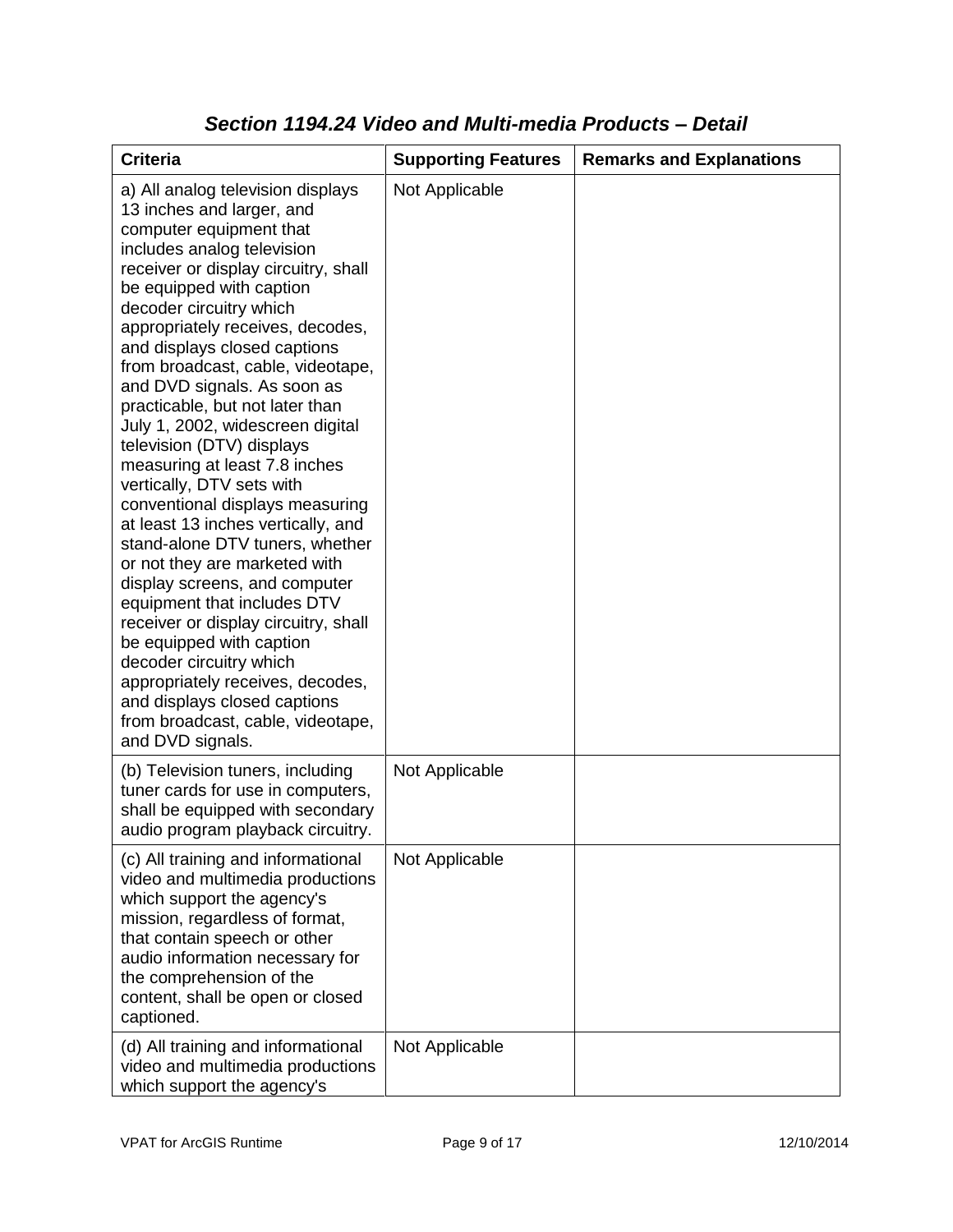| mission, regardless of format,<br>that contain visual information<br>necessary for the comprehension<br>of the content, shall be audio<br>described. |                |  |
|------------------------------------------------------------------------------------------------------------------------------------------------------|----------------|--|
| (e) Display or presentation of<br>alternate text presentation or<br>audio descriptions shall be user-<br>selectable unless permanent.                | Not Applicable |  |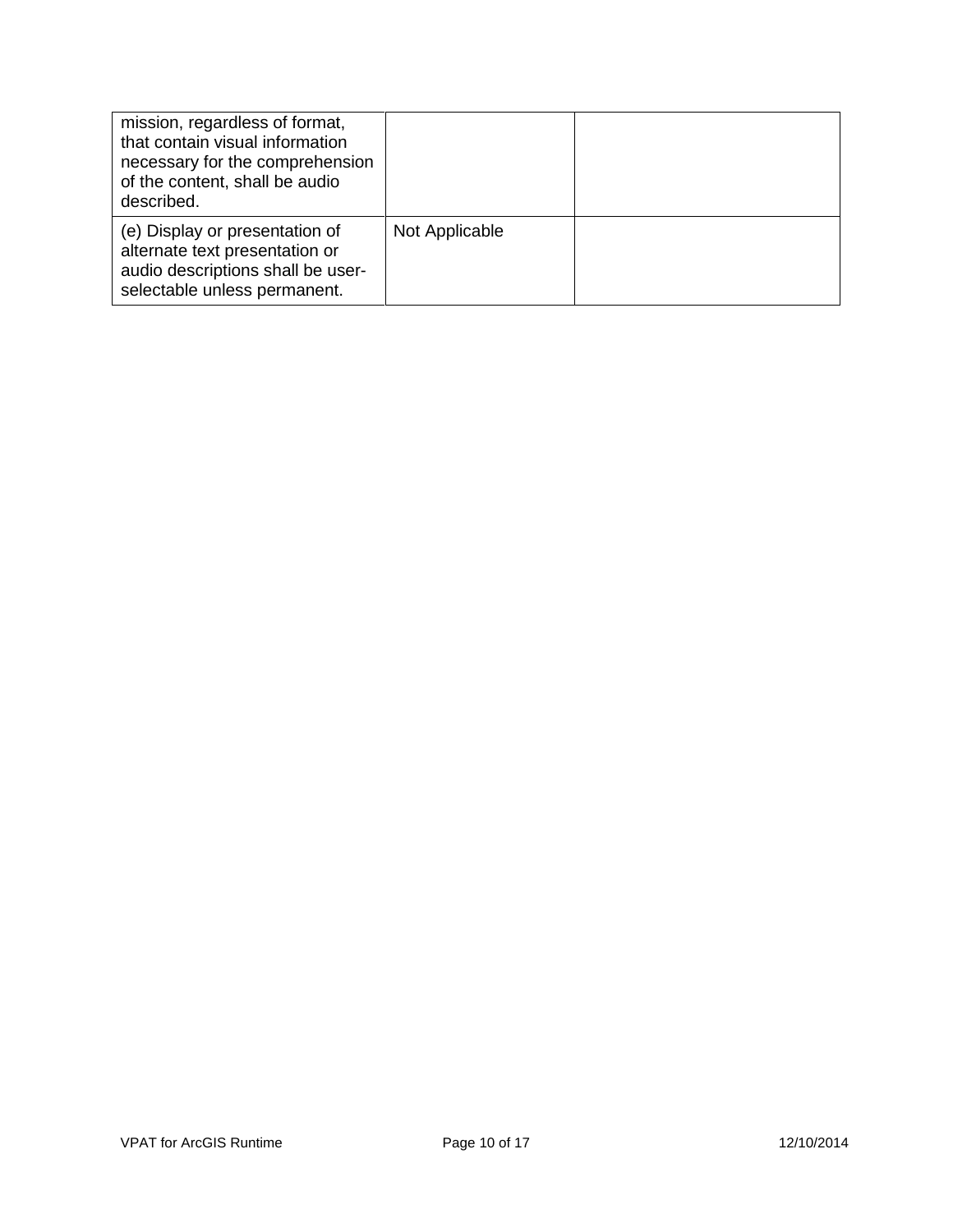## *Section 1194.25 Self-Contained, Closed Products – Detail*

| <b>Criteria</b>                                                                                                                                                                                                                                                                                                                                  | <b>Supporting Features</b> | <b>Remarks and Explanations</b> |
|--------------------------------------------------------------------------------------------------------------------------------------------------------------------------------------------------------------------------------------------------------------------------------------------------------------------------------------------------|----------------------------|---------------------------------|
| (a) Self contained products shall<br>be usable by people with<br>disabilities without requiring an<br>end-user to attach Assistive<br>Technology to the product.<br>Personal headsets for private<br>listening are not Assistive<br>Technology.                                                                                                  | Not Applicable             |                                 |
| (b) When a timed response is<br>required, the user shall be alerted<br>and given sufficient time to<br>indicate more time is required.                                                                                                                                                                                                           | Not Applicable             |                                 |
| (c) Where a product utilizes<br>touchscreens or contact-sensitive<br>controls, an input method shall<br>be provided that complies with<br>§1194.23 (k) (1) through (4).                                                                                                                                                                          | Not Applicable             |                                 |
| (d) When biometric forms of user<br>identification or control are used,<br>an alternative form of<br>identification or activation, which<br>does not require the user to<br>possess particular biological<br>characteristics, shall also be<br>provided.                                                                                         | Not Applicable             |                                 |
| (e) When products provide<br>auditory output, the audio signal<br>shall be provided at a standard<br>signal level through an industry<br>standard connector that will allow<br>for private listening. The product<br>must provide the ability to<br>interrupt, pause, and restart the<br>audio at any time.                                      | Not Applicable             |                                 |
| (f) When products deliver voice<br>output in a public area,<br>incremental volume control shall<br>be provided with output<br>amplification up to a level of at<br>least 65 dB. Where the ambient<br>noise level of the environment is<br>above 45 dB, a volume gain of at<br>least 20 dB above the ambient<br>level shall be user selectable. A | Not Applicable             |                                 |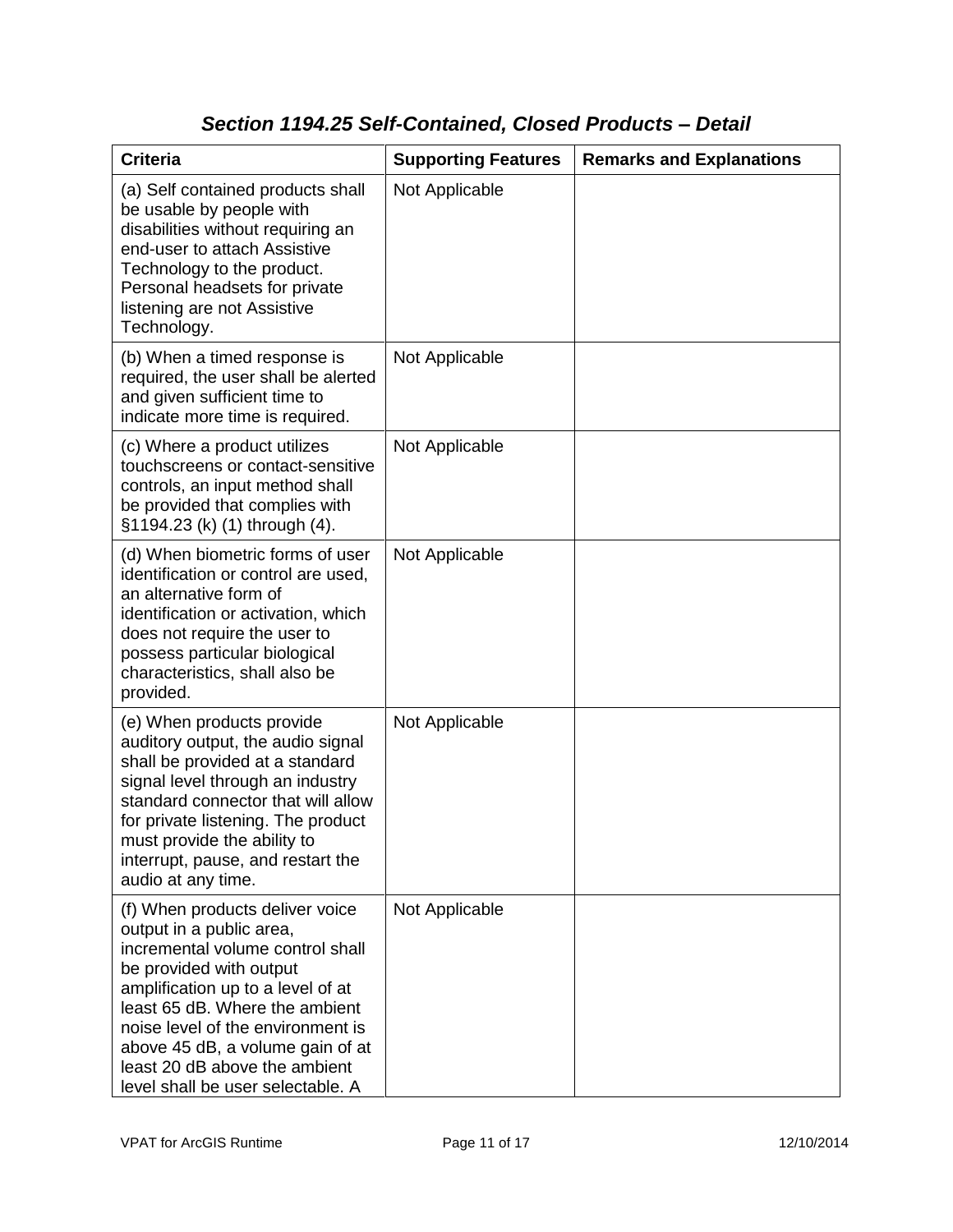| function shall be provided to<br>automatically reset the volume to<br>the default level after every use.                                                                                                                                                                                                                                                                                                                                                                                                                                                                          |                |  |
|-----------------------------------------------------------------------------------------------------------------------------------------------------------------------------------------------------------------------------------------------------------------------------------------------------------------------------------------------------------------------------------------------------------------------------------------------------------------------------------------------------------------------------------------------------------------------------------|----------------|--|
| (g) Color coding shall not be<br>used as the only means of<br>conveying information, indicating<br>an action, prompting a response,<br>or distinguishing a visual<br>element.                                                                                                                                                                                                                                                                                                                                                                                                     | Not Applicable |  |
| (h) When a product permits a<br>user to adjust color and contrast<br>settings, a range of color<br>selections capable of producing a<br>variety of contrast levels shall be<br>provided.                                                                                                                                                                                                                                                                                                                                                                                          | Not Applicable |  |
| (i) Products shall be designed to<br>avoid causing the screen to<br>flicker with a frequency greater<br>than 2 Hz and lower than 55 Hz.                                                                                                                                                                                                                                                                                                                                                                                                                                           | Not Applicable |  |
| (j) (1) Products which are<br>freestanding, non-portable, and<br>intended to be used in one<br>location and which have operable<br>controls shall comply with the<br>following: The position of any<br>operable control shall be<br>determined with respect to a<br>vertical plane, which is 48 inches<br>in length, centered on the<br>operable control, and at the<br>maximum protrusion of the<br>product within the 48 inch length<br>on products which are<br>freestanding, non-portable, and<br>intended to be used in one<br>location and which have operable<br>controls. | Not Applicable |  |
| (j)(2) Products which are<br>freestanding, non-portable, and<br>intended to be used in one<br>location and which have operable<br>controls shall comply with the<br>following: Where any operable<br>control is 10 inches or less<br>behind the reference plane, the<br>height shall be 54 inches<br>maximum and 15 inches                                                                                                                                                                                                                                                        | Not Applicable |  |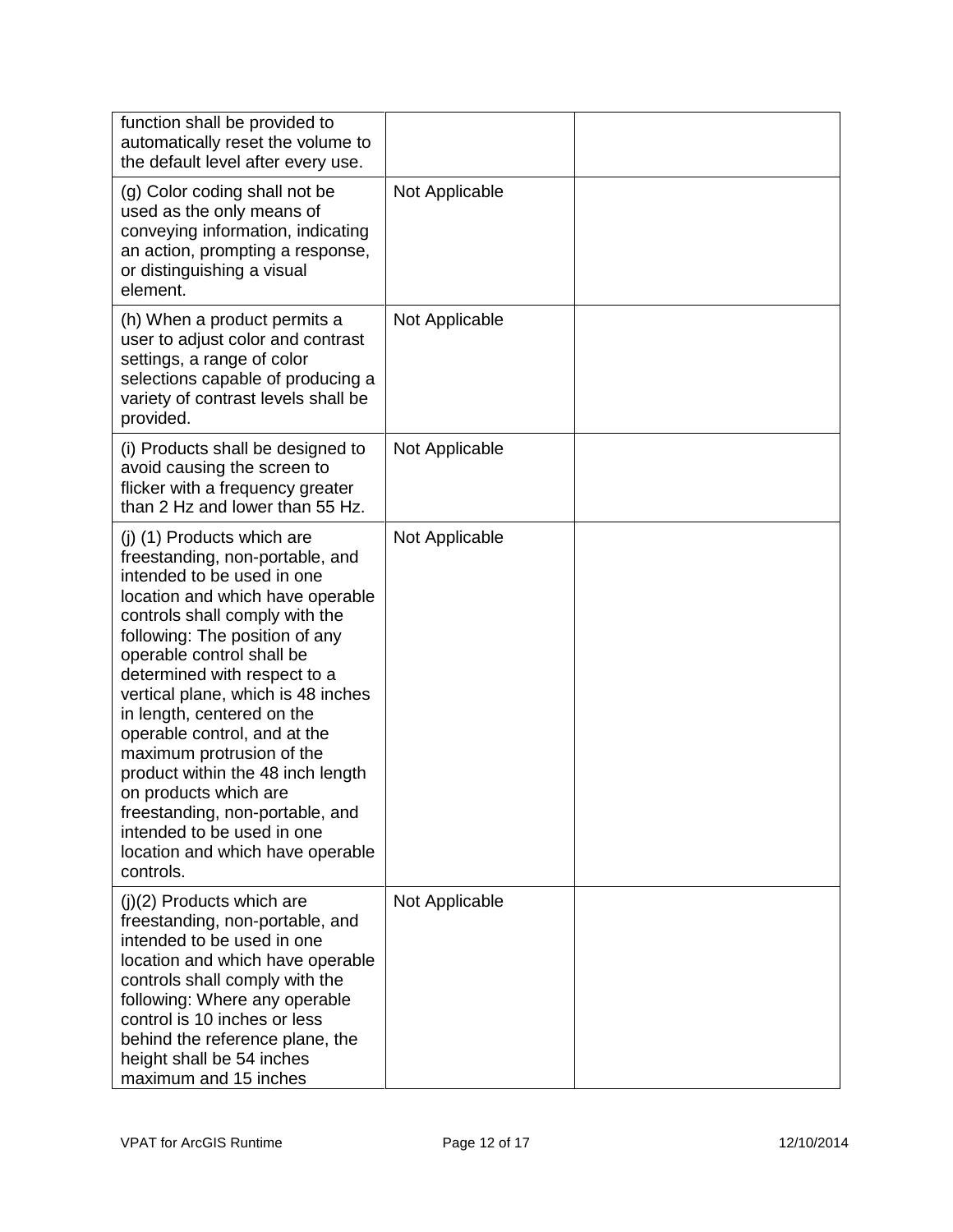| minimum above the floor.                                                                                                                                                                                                                                                                                                                                                                  |                |  |
|-------------------------------------------------------------------------------------------------------------------------------------------------------------------------------------------------------------------------------------------------------------------------------------------------------------------------------------------------------------------------------------------|----------------|--|
| $(j)(3)$ Products which are<br>freestanding, non-portable, and<br>intended to be used in one<br>location and which have operable<br>controls shall comply with the<br>following: Where any operable<br>control is more than 10 inches<br>and not more than 24 inches<br>behind the reference plane, the<br>height shall be 46 inches<br>maximum and 15 inches<br>minimum above the floor. | Not Applicable |  |
| $(i)(4)$ Products which are<br>freestanding, non-portable, and<br>intended to be used in one<br>location and which have operable<br>controls shall comply with the<br>following: Operable controls shall<br>not be more than 24 inches<br>behind the reference plane.                                                                                                                     | Not Applicable |  |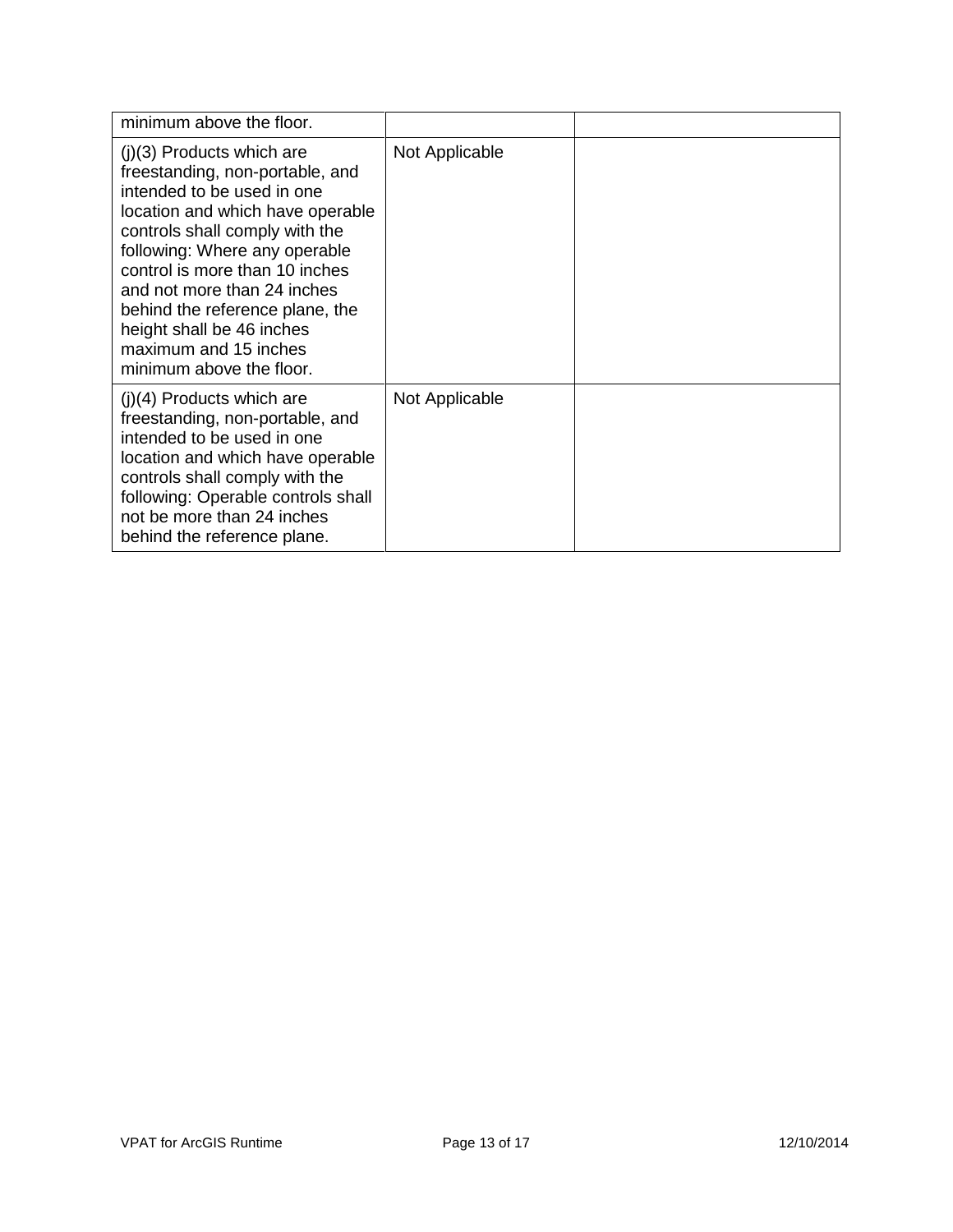| <b>Criteria</b>                                                                                                                                                                                                                                          | <b>Supporting Features</b> | <b>Remarks and Explanations</b> |
|----------------------------------------------------------------------------------------------------------------------------------------------------------------------------------------------------------------------------------------------------------|----------------------------|---------------------------------|
| (a) All mechanically operated<br>controls and keys shall comply<br>with §1194.23 (k) (1) through (4).                                                                                                                                                    | Not Applicable             |                                 |
| (b) If a product utilizes<br>touchscreens or touch-operated<br>controls, an input method shall<br>be provided that complies with<br>§1194.23 (k) (1) through (4).                                                                                        | Not Applicable             |                                 |
| (c) When biometric forms of user<br>identification or control are used,<br>an alternative form of<br>identification or activation, which<br>does not require the user to<br>possess particular biological<br>characteristics, shall also be<br>provided. | Not Applicable             |                                 |
| (d) Where provided, at least one<br>of each type of expansion slots,<br>ports and connectors shall<br>comply with publicly available<br>industry standards.                                                                                              | Not Applicable             |                                 |

# *Section 1194.26 Desktop and Portable Computers – Detail*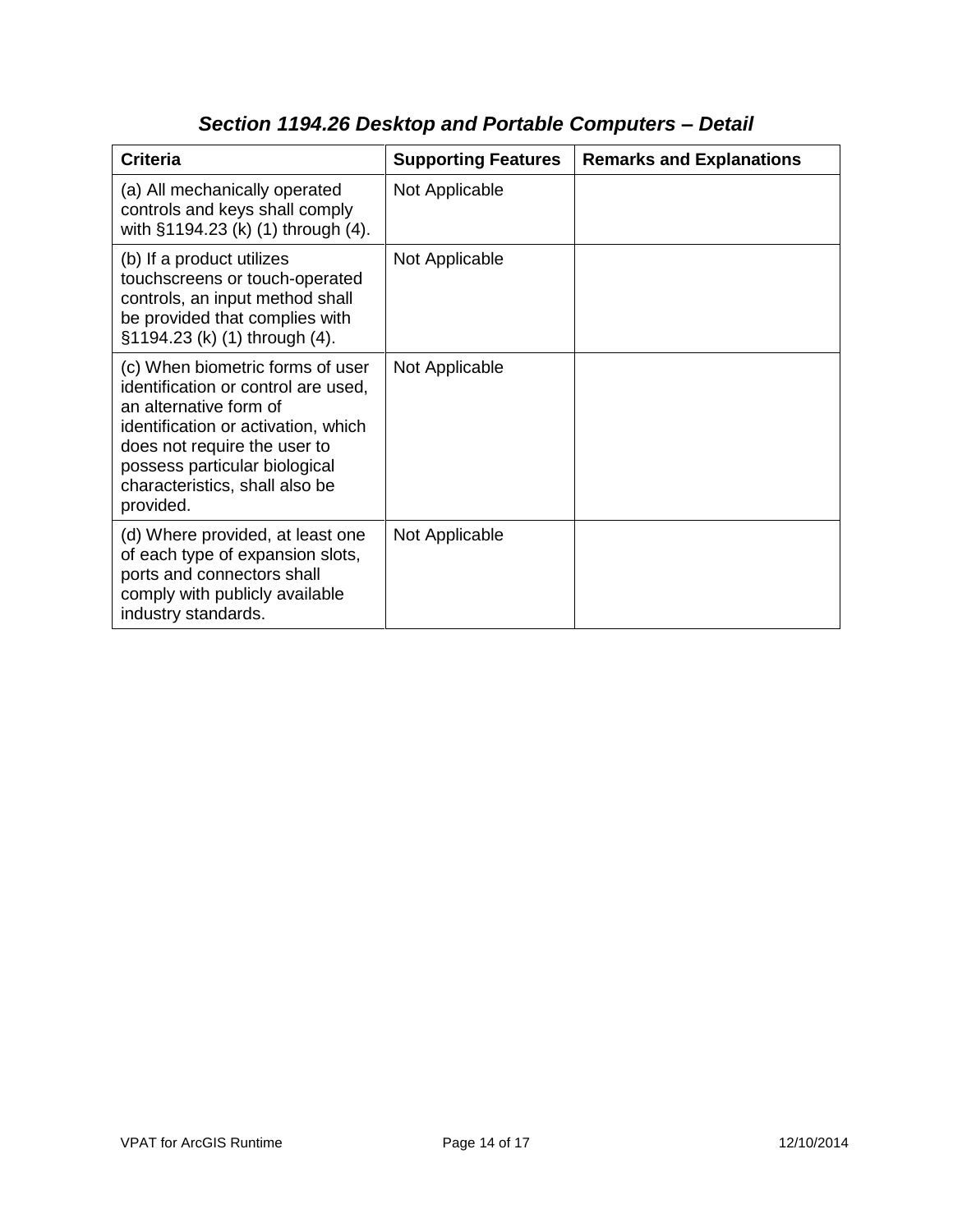| <b>Criteria</b>                                                                                                                                                                                                                                                                                                                        | <b>Supporting Features</b>                                           | <b>Remarks and Explanations</b>                                                                                                                                                                                                                                                                                                                                                                                                                                                                                                                                    |
|----------------------------------------------------------------------------------------------------------------------------------------------------------------------------------------------------------------------------------------------------------------------------------------------------------------------------------------|----------------------------------------------------------------------|--------------------------------------------------------------------------------------------------------------------------------------------------------------------------------------------------------------------------------------------------------------------------------------------------------------------------------------------------------------------------------------------------------------------------------------------------------------------------------------------------------------------------------------------------------------------|
| (a) At least one mode of<br>operation and information<br>retrieval that does not require<br>user vision shall be provided, or<br>support for Assistive Technology<br>used by people who are blind or<br>visually impaired shall be<br>provided.                                                                                        | Supports when<br>combined with<br>compatible Assistive<br>Technology | ArcGIS Runtime is used by<br>developers to build applications<br>with spatial content. The<br>developer may format<br>information so as to take<br>advantage of Assistive<br>Technology for the blind or<br>visually impaired through use of<br>ArcGIS Runtime software. For<br>example, the developer may use<br>ArcGIS Runtime to include a<br>map window in the application<br>that displays vector and raster<br>elements of geographic<br>information. The ArcGIS<br>Runtime SDK enables access to<br>the spatial content to support<br>Assistive Technology. |
| (b) At least one mode of<br>operation and information<br>retrieval that does not require<br>visual acuity greater than 20/70<br>shall be provided in audio and<br>enlarged print output working<br>together or independently, or<br>support for Assistive Technology<br>used by people who are visually<br>impaired shall be provided. | Supports when<br>combined with<br>compatible Assistive<br>Technology | The ArcGIS Runtime software<br>supports text and font size<br>settings in the Windows Control<br>Panel Accessibility settings as<br>set by the user. For example, an<br>applications map window<br>containing geographic<br>information may have zoom in<br>features on a map, scale<br>changes, or a magnifier window<br>to make the output more usable<br>by people who are visually<br>impaired. The developer may<br>format the spatial content to<br>support Assistive Technology for<br>the visually impaired through the<br>Esri ArcGIS Runtime SDK.        |
| (c) At least one mode of<br>operation and information<br>retrieval that does not require<br>user hearing shall be provided, or<br>support for Assistive Technology<br>used by people who are deaf or<br>hard of hearing shall be provided.                                                                                             | Supports                                                             | There is no reliance on hearing<br>to operate.                                                                                                                                                                                                                                                                                                                                                                                                                                                                                                                     |
| (d) Where audio information is<br>important for the use of a<br>product, at least one mode of                                                                                                                                                                                                                                          | Not Applicable                                                       | There is no reliance on hearing<br>to operate.                                                                                                                                                                                                                                                                                                                                                                                                                                                                                                                     |

*Section 1194.31 Functional Performance Criteria – Detail*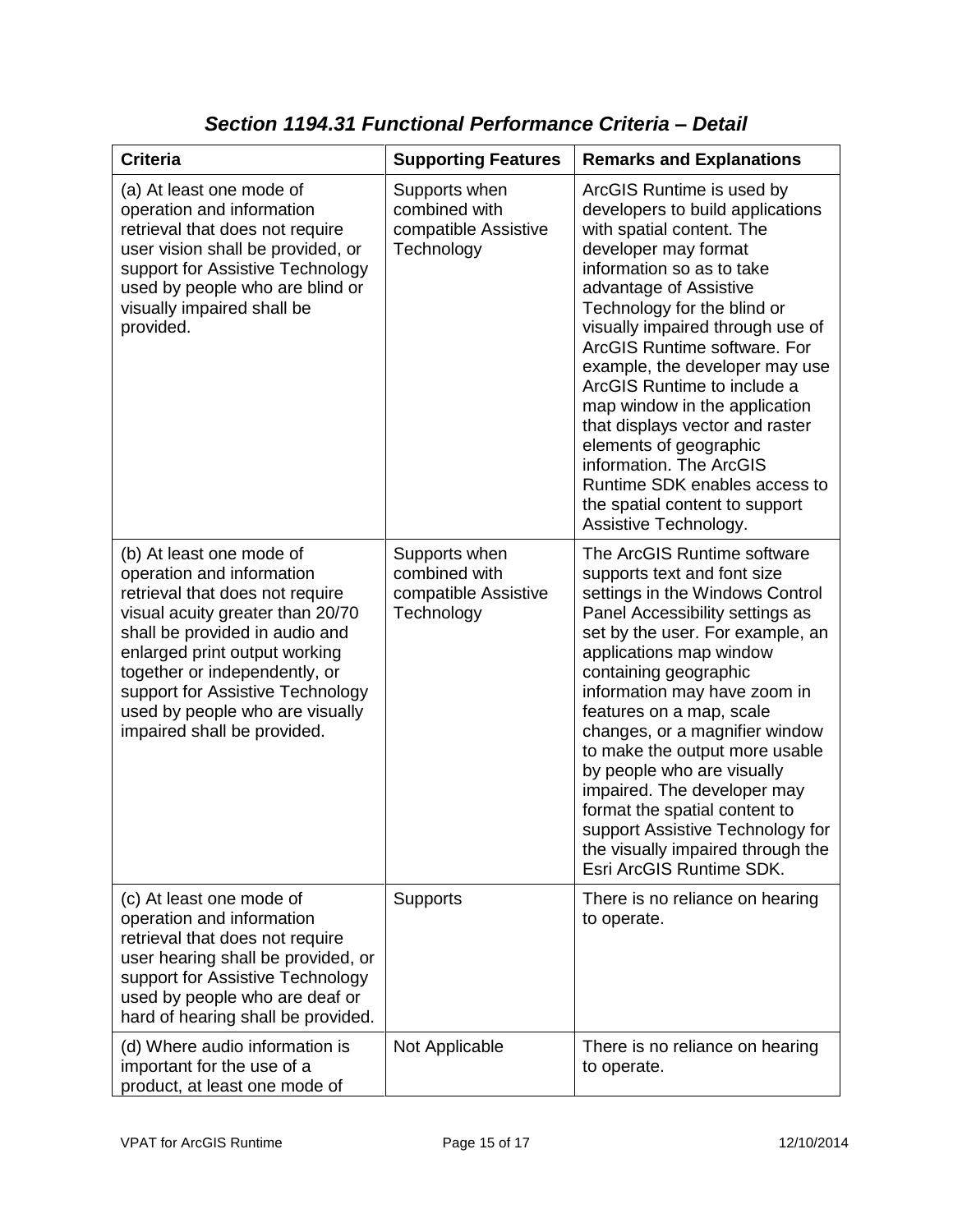| operation and information<br>retrieval shall be provided in an<br>enhanced auditory fashion, or<br>support for assistive hearing<br>devices shall be provided.                                                              |                 |                                                                                                                                                                                                                             |
|-----------------------------------------------------------------------------------------------------------------------------------------------------------------------------------------------------------------------------|-----------------|-----------------------------------------------------------------------------------------------------------------------------------------------------------------------------------------------------------------------------|
| (e) At least one mode of<br>operation and information<br>retrieval that does not require<br>user speech shall be provided, or<br>support for Assistive Technology<br>used by people with disabilities<br>shall be provided. | <b>Supports</b> | There is no reliance on speech<br>to operate.                                                                                                                                                                               |
| (f) At least one mode of operation<br>and information retrieval that<br>does not require fine motor<br>control or simultaneous actions<br>and that is operable with limited<br>reach and strength shall be<br>provided.     | <b>Supports</b> | Operation and information<br>retrieval is dependent on<br>operating system settings and<br>configurations. The software<br>supports operating systems and<br>configurations designed to assist<br>users with accessibility. |